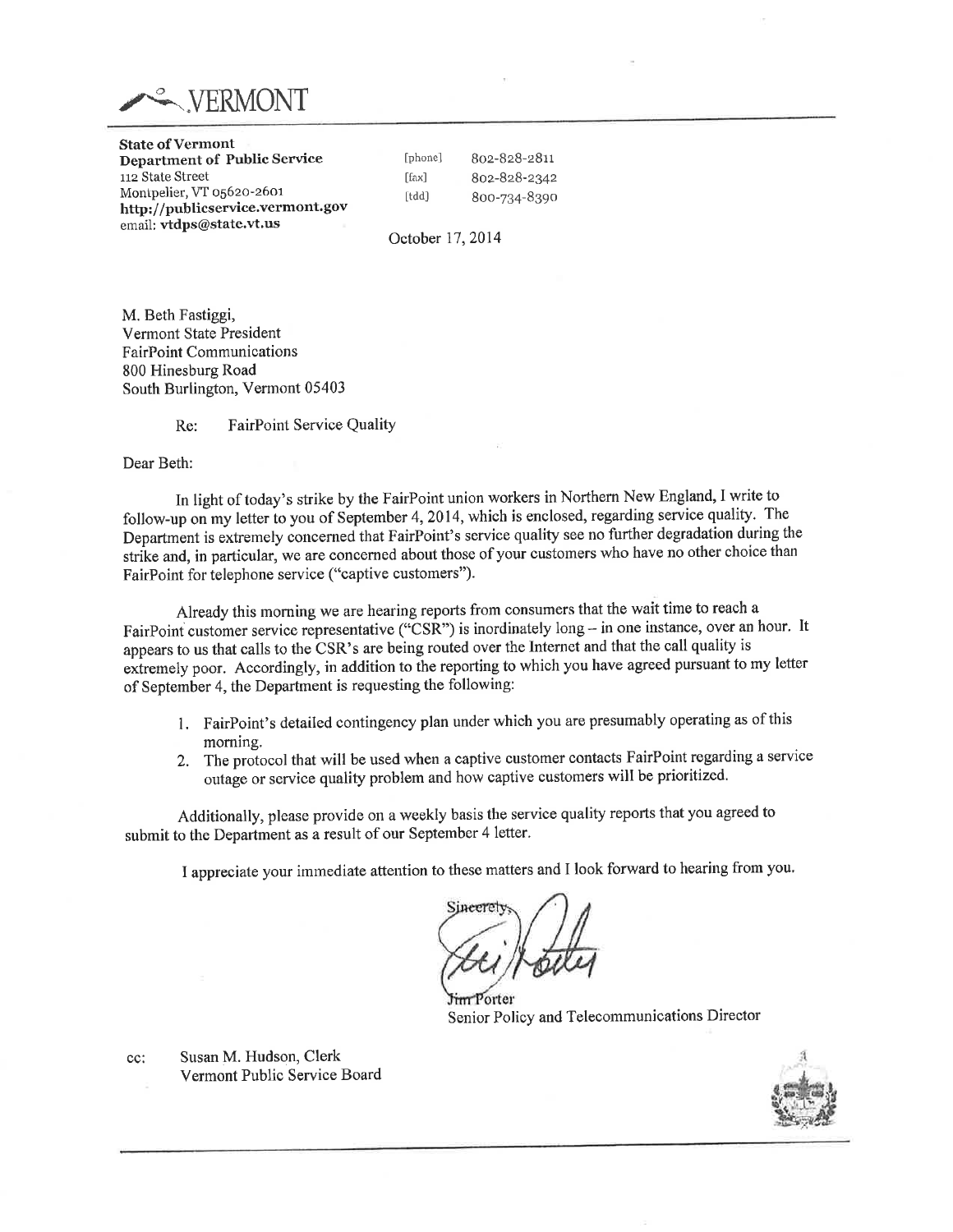**WERMONT** 

State.of Vermont Department of Public Service 112 State Street Montpelier, VT 05620-2601 http://publicservice.vermont.gov email: vtdps@state.vt.us

802-828-2811 [phone] 802-828-2342  $[$ fax $]$ 800-734-8390 [tdd]

September 4, 2014

M. Beth Fastiggi, Vermont State President FairPoint Communications 800 Hinesburg Road South Burlington, Vermont 05403

> FairPoint Service Interruptions and Repair Time Re:

Dear Beth:

Over the past year we have had discussions, including a workshop before the Public Service Board ("Board"), regarding FairPoint's inability to meet its baseline standards for the "Troubles Cleared within 24 hours - Residence" performance area, pursuant to the Docket 5903 and the service quality standards stipulated therein. I write today because I believe that over the past couple of months there has been a substantial spike in service interruptions and delays in repair.

On July 15, 2014, FairPoint filed an action plan outlining how these service quality issues would be resolved. That plan appeared adequate and credible. However, since that time, our Consumer Affairs and Public Information Division has received over 70 complaints regarding service interruptions and delays in repair. I have personally been contacted by numerous members of the public as well as members of the Vermont Legislature who are reporting service interruptions and delays in repair and restoral of service - in some cases extraordinary delays

As you know, the Department supported your most recent Incentive Regulation Plan, and I believe Vermont has been at the forefront of recognizing the issues that rural legacy landline telephone companies such as FairPoint face. The Department, Board, and legislature have supported measures designed to help FairPoint become stronger for the benefit for Vermonters. You must understand that our efforts to assist FairPoint in the competitive market are for naught if your customers are having the service issues they currently appear to be experiencing.

In light of the continued complaints after the filing of your action plan, I am requesting the following steps. We would like to meet with you and your key staff within the next week to discuss these issues and to answer the Department's questions about why these problems have not resolved. Within 30 days of today's date, we request that you file a report with us explaining why each service interruption or repair issue occurred, the reason for delay in addressing the